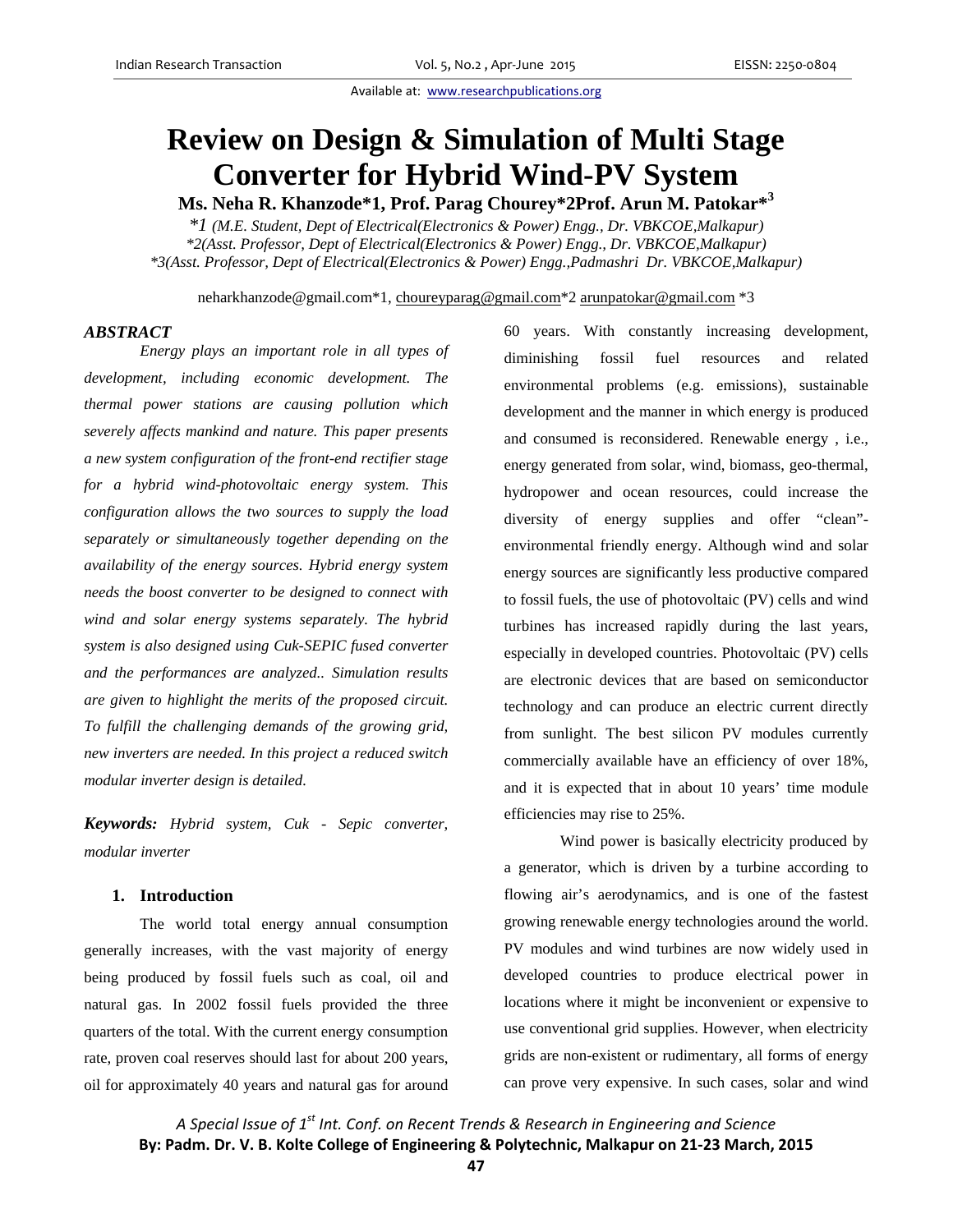energy can be highly competitive. The fact that natural energy resources are intermittent and storage batteries are expensive, has led to the utilization of so-called hybrid renewable energy systems. Any power system that incorporates two or more of the following is referred to as a hybrid power system: PV panels, wind turbines, or diesel, propane, gasoline generators. For small loads, the most common combinations are PV-wind hybrid system. PV and wind is a good match, because inland wind speeds tend to be lower in summer, when solar energy can compensate, and higher in winter, when sunshine falls to very low levels.

In this paper, a PV-wind hybrid system is presented able to supply electricity to a private house, farm house or a small company or an apartment, with electrical power depending on the site's needs.

# **2. .Literature Review**

Yerra Sreenivasa Rao, A. Jaya Laxmi And Mostafa Kazeminehad [1] proposes a hybrid energy conversion system combing photovoltaic and wind turbine as a small scale alternative source of electrical energy where conventional generation is not practical. The hybrid system consists of photovoltaic panels, wind turbines and storage batteries. Two individual dc-dc boost converters are used to control the power flow to the load. A simple and cost effective control with dc-dc converter is used for maximum power point tracking (mppt) and hence maximum power is extracted from the o turbine and the photo voltaic array.

 A.Naveen Kumar , Shaik Ansar, Ch.V Ganesh [2] presents a new multi-input cuk-sepic rectifier stage for hybrid wind/solar energy systems has been presented. The features of this circuit are: 1) additional input filters are not necessary to filter out high frequency harmonics; 2) both renewable sources can be stepped up/down (supports wide ranges of pv and wind input); 3) mppt can be realized for each source; 4) individual and simultaneous operation is supported. Simulation results have been presented to verify. Here he represented a sinusoidal pulse width modulation for the inverter .it will provide a better output results for the load.

Sandeep Kumar1, Vijay Kumar Garg [3] published paper on a hybrid model of solar wind power generation system this paper deals with the detailed of a hybrid model of a solar / wind in simulink, which is using battery as its storage system. The simulation includes all realistic components of the system, in this system power delivered by the combine system component is compared with each other and various conclusions are drawn.

 Ghassan halasa1, johnson a. Asumadu [4] presented paper on wind-solar hybrid electrical power production to support national grid: case study – jordan the paper presents the next generation of power energy systems using solar- and wind-energy systems for the country of jordan. The opportunity of a large wind and solar hybrid power production is being explored. The paper discusses different power electronics circuits and control methods to link the renewable energy to the national grid. This paper also looks at some of the modern power electronics converters and electrical generators, which have improved significantly solar and wind energy technologies.

I.A. Adejumobi, S.G. Oyagbinrin, F. G. Akinboro & m.b. Olajide [5] published paper on hybrid solar and wind power: An essential for information communication technology infrastructure and people in rural communities this paper tells us that one of the primary needs for socio-economic development in any nation in the world is the provision of reliable electricity supply systems. This work is a development of an indigenous technology hybrid solar -wind power system that harnesses the renewable energies in sun and wind to generate electricity.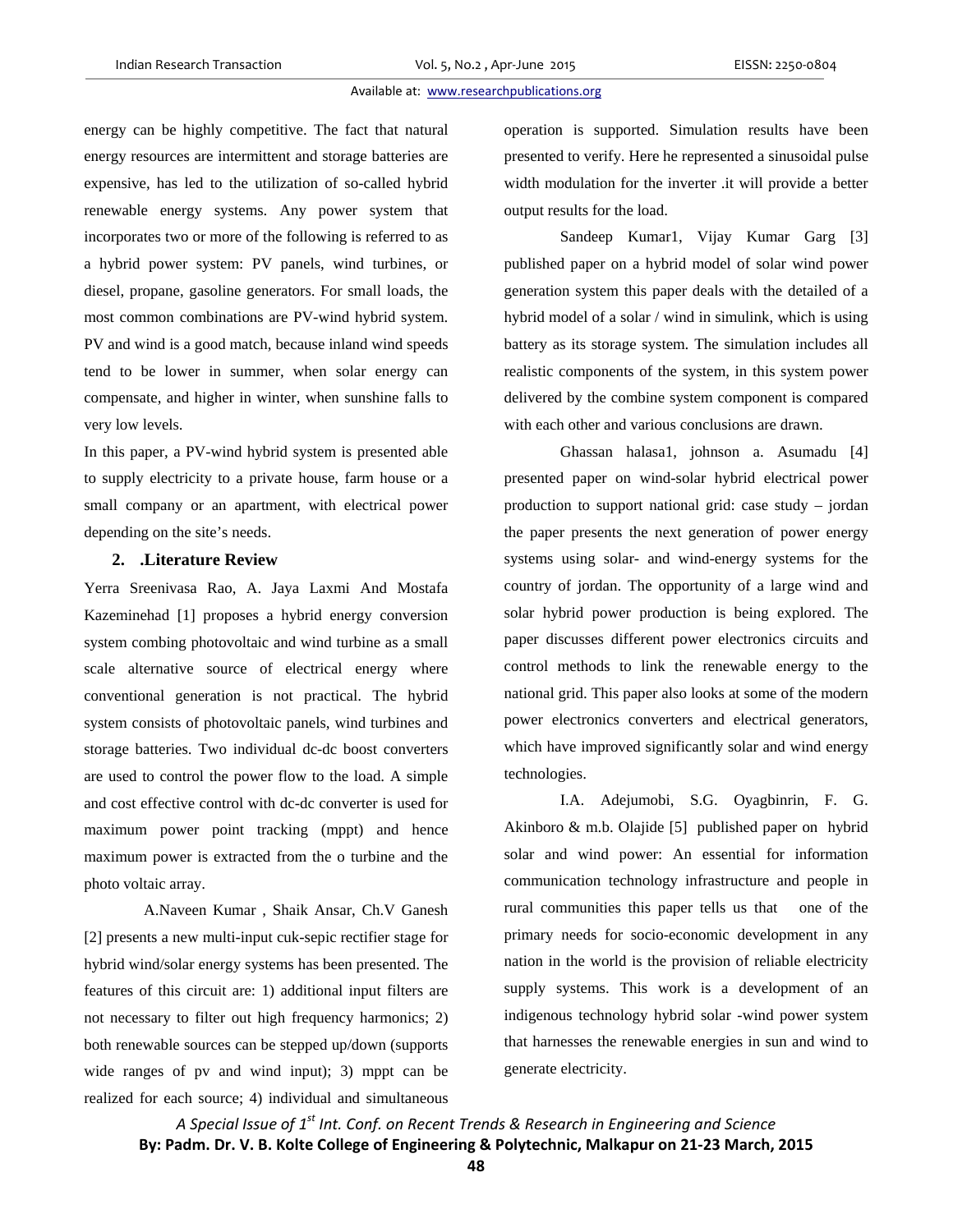First report of the committee on nonconventional energy to power rural telephony [6] tells us that the problem of poor electricity supply is experienced at the telecom service providers installations as well as at the customers' premises. At the telecom installations, the problem is tackled by using diesel generators. These generators, however, entail transportation and storage of diesel which is a major problem in rural/remote area, besides the problem of noise pollution emanating from the generators. At customers' premises the electricity supply problem is partially mitigated by using battery inverters or dc-dc converters. The battery however remains only partially charged if the electric supply is too unreliable

U ur fesl, raif bayir, mahmut ozer [7] gave paper on design and implementation of a domestic solar-wind hybrid energy system in this study, "a domestic type solar-wind hybrid system design and application" was implemented. In the implemented system, control card in which the software. Real time control of the inputs and outputs was carried out by 3 current sensors and 3 voltage sensors in the system. Maximum power point tracking system used in the mppt provided optimum benefit from the solar energy

Neeraj tiwari, d. Bhagwan [8] das presented paper on mppt controller for photo voltaic systems using cuk dc/dc convertor this paper introduces an approach to design cuk conver-ter for photovoltaic system, the output of cuk converter is track and measure continuously by varying pulse width modulating (pwm) signal. This signal is used to con-trol the duty cycle of the cuk converter. Cuk convertor can step up or step down the voltage according to application, though cuk converter has an inverted output but with suitable connection and also a converter with zero ripples, it can be used successfully.

 Gregory sharp prepared a project [9] on sepic converter design and operation the purpose of this project was to design and optimize a sepic dc/dc converter . The sepic converter allows a range of dc voltage to be adjusted to maintain a constant voltage output. This project also goes into detail about how to control the output of the converter with either a potentiometer or feedback to show how it can be implemented in a circuit. From this project, one learns dc-dc converter optimization and control.

J.b.v. Subrahmanyam p. Alluvada bandana k. Bhanupriya c. Shashidhar [10]gives paper on renewable energy systems: development and Perspectives of a hybrid solar-wind system the key element of the concept presented in this paper is That two or more renewable power sources can be connected to A power grid with complex electrical interactions. The use of solar and wind hybrid power generation is an Especially vivid and relevant choice for students of electrical Technology as these are power sources of growing technological, political, and economic importance

abdul fathah [11] submitted thesis on design of a boost converter the switching mode power supply market is flourishing quickly in today's world. This thesis is proposed to provide the designer with a method of boosting dc voltage from 5 volts to 15 volts, by using a boost converter designed specifically for this task.

E. M. Natsheh, *Member, IEEE*, A. Albarbar*,* Member, IEE, and J. Yazdani, Member, IEEE[12] gives paper on "Modeling and Control for Smart Grid Integrationof Solar/Wind Energy Conversion System" In this paper a novel model of smart grid-connectedPV/WT hybrid system is developed. It comprises photovoltaic array, wind turbine, asynchronous (induction) generator, controller and converters. The model is implemented using MATLAB/SIMULINK software package.

V. Saranya, M. Rekha, N. Gokulnath[13]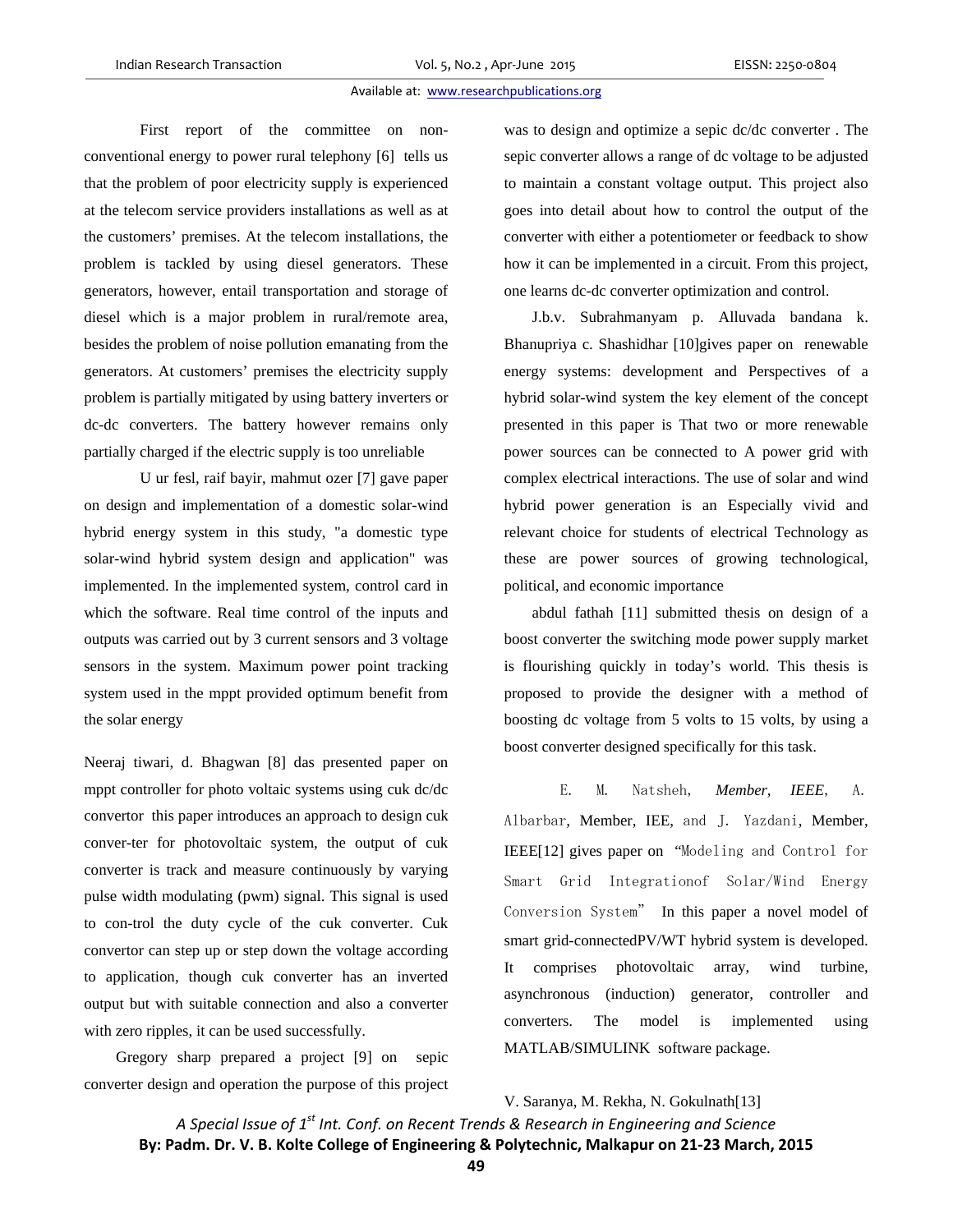"Performance of Bidirectional Chopper and Multi-Operational Inverter with Hybrid Energy System" In this paper a power electronic interface circuit is proposed for application of battery electric vehicle, the battery is been charged by using a Photovoltaic cell and a Wind Energy Conversion System. The power flow in the battery vehicles is managed by implementing the power electronic interfaces.

j.b.v. Subrahmanyam, p.k. Sahoo and madhukar reddy [14] gives paper on local pv wind hybrid systems development for supplying electricity to industry.The proposed set-up consists of a photo-voltaic solar-cell array, a mast mounted wind generator, lead-acid storage batteries, an inverter unit to convert dc power to ac power, electrical lighting loads and electrical heating loads, several fuse and junction boxes and associated wiring, and test instruments for measuring voltages, currents, power factors, and harmonic contamination data throughout the system.

S. Ramkumar, V. Sumathi [15] presents paper on Implementation of Reduced Switch Modular Inverter for Hybrid of Solar Photovoltaic and Wind Energy System .To fulfill the challenging demands of the growing grid, new concepts of the inverters are needed. In this project a reduced switch modular inverter design is detailed. A reduced switch modular inverter design is presented for a modern power system which inputs power from both AC and DC Renewable Sources

Caddet centre [16] for renewable energy gave a project on a pv-wind hybrid system on bullerö island, sweden. This report give idea about the pv-wind power installation meets almost all the island's energy demand less than half the cost of installing grid connection. Thus this method is a cost-effective use of renewable energy in a remote situation.

jeff falin [17] tells about designing dc/dc converters based on sepic topology the single-ended primaryinductance converter (sepic) is a dc/dc-converter topology that provides a positiveRegulated output voltage from an input voltage that varies from above to below the output voltage..

 C.A. Nwosu, m.eng. And m.u. Agu [18] presented a paper about power and energy balance in wind-solar hybrid power system. In this paper, power and energy balance in a wind-solar hybrid power system having battery and combined heat and power subunits as backups, is presented. A case study for winter and summer seasons are conducted in an urban city in the netherlands.

# **3. Proposed Wind Energy and Solar Or PV system**

**3.1 PV cell** PV cell is basically a semiconductor *p-n*  junction-based photodiode. This semiconductor photodiode generates electrical power when exposed to light. The power produced by a single PV cell is not enough Therefore, by connecting PV cells in series, higher voltage can be obtained and in parallel higher current can be obtained consequently higher power. Generally, a combined series and parallel connection of PV cells is known as a module. Mostly, commercial modules consist of 36 or 72 cells. The modules consist of transparent front side, encapsulated PV cells, and back side. The front side material is usually made up of lowiron and tempered glass.A PV array (system) is an interconnection of modules which in turn is made up of many PV cells connected in series and parallel. The power produced by a single module is seldom enough for commercial use, so modules are connected to form an array to supply the load.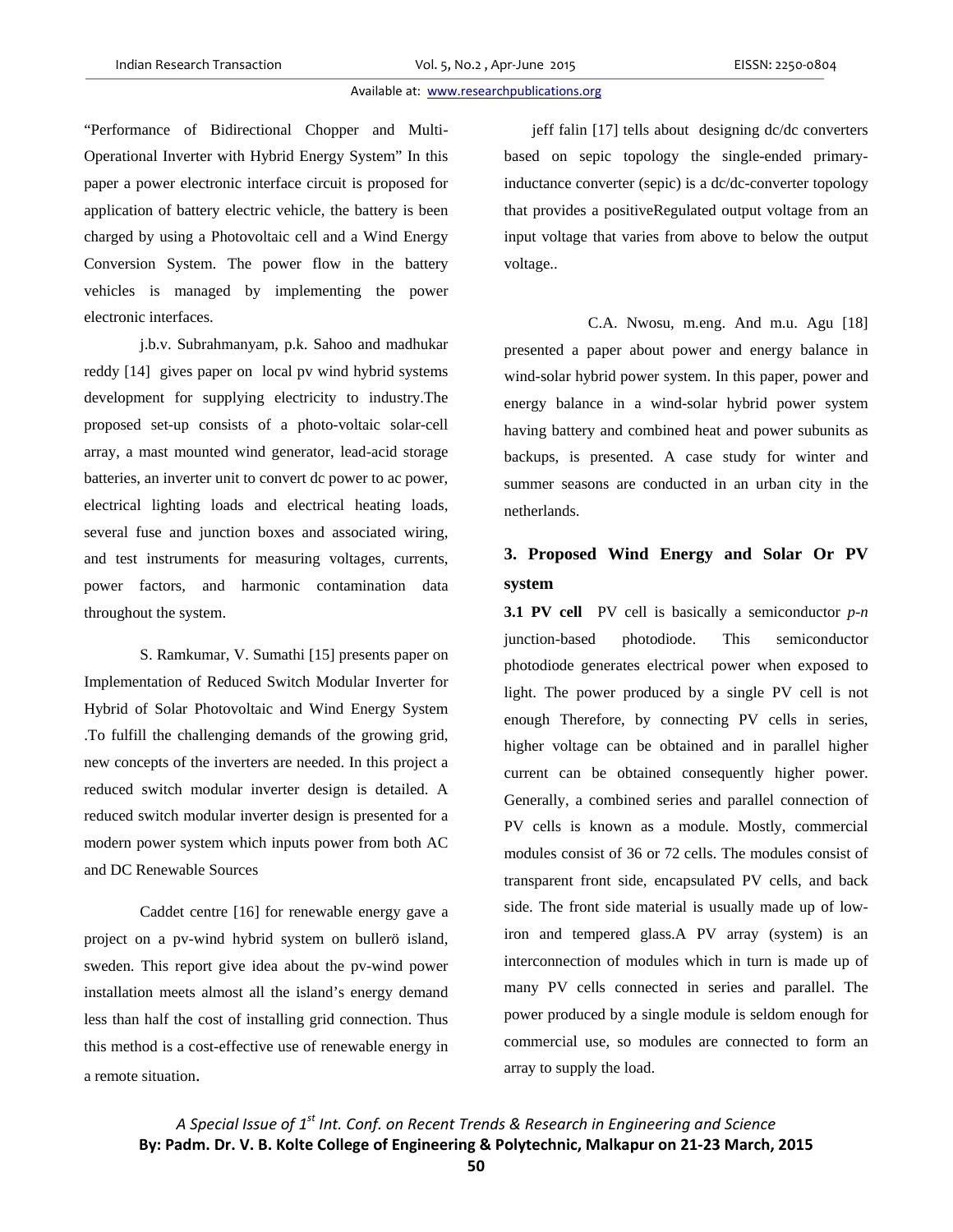

#### *Fig 3.2.1 A typical hybrid energy system*

**3.2 Wind Power** The wind is a renewable energy source, continuously generated or replenished by the forces of nature. Wind Power is energy extracted from the wind, passing through a machine known as the windmill. Electrical energy can be generated from the wind energy. This is done by using the energy from wind to run a windmill, which in turn drives a generator to produce electricity. The windmill in this case is usually called a wind turbine. This turbine transforms the wind energy to mechanical energy, which in a generator is converted to electrical power. An integration of wind generator, wind turbine, aero generators is known as a wind energy conversion system (WECS) Component of a wind energy project Modern wind energy systems consist of the following components A tower on which the wind turbine is mounted, A rotor that is turned by the wind ,The nacelle which houses the equipment, including the generator that converts the mechanical energy in the spinning rotor into electricity. The diameter of the area swept by the rotor is also important. The amount of power transferred to a wind turbine is directly proportional to the area swept out by the rotor, to the density of the air, and the cube of the wind speed. A typical hybrid energy system consists of solar and wind energy sources. The

principle of an open loop hybrid system of this type is shown in Figure.

The power produced by the wind generators is an AC voltage but have variable amplitude and frequency that can then be transformed into DC to charge the battery. The controller protects the battery from overcharging or deep discharging. As high voltages can be used to reduce system losses, an inverter is normally in traduced to transform the low DC voltage to an AC voltage of 230V of frequency 50 Hz.

The hybrid PV-wind generator system has been designed to supply continuous power of 1.5 kW and should has the following capabilities:

•Maximizes the electric power produced by the PV panels or by the wind generator by detecting and tracking the point of maximum power. Stores the electric energy in lead-acid batteries for a stable repeater operation. Controls the charge and discharge processes of the batteries.Protects wind generator from over speeding by connecting a dummy load to its output. Local solar radiation information: high, low and average values of daily solar radiation calculated over one year.

# **3.3 Cuk converter**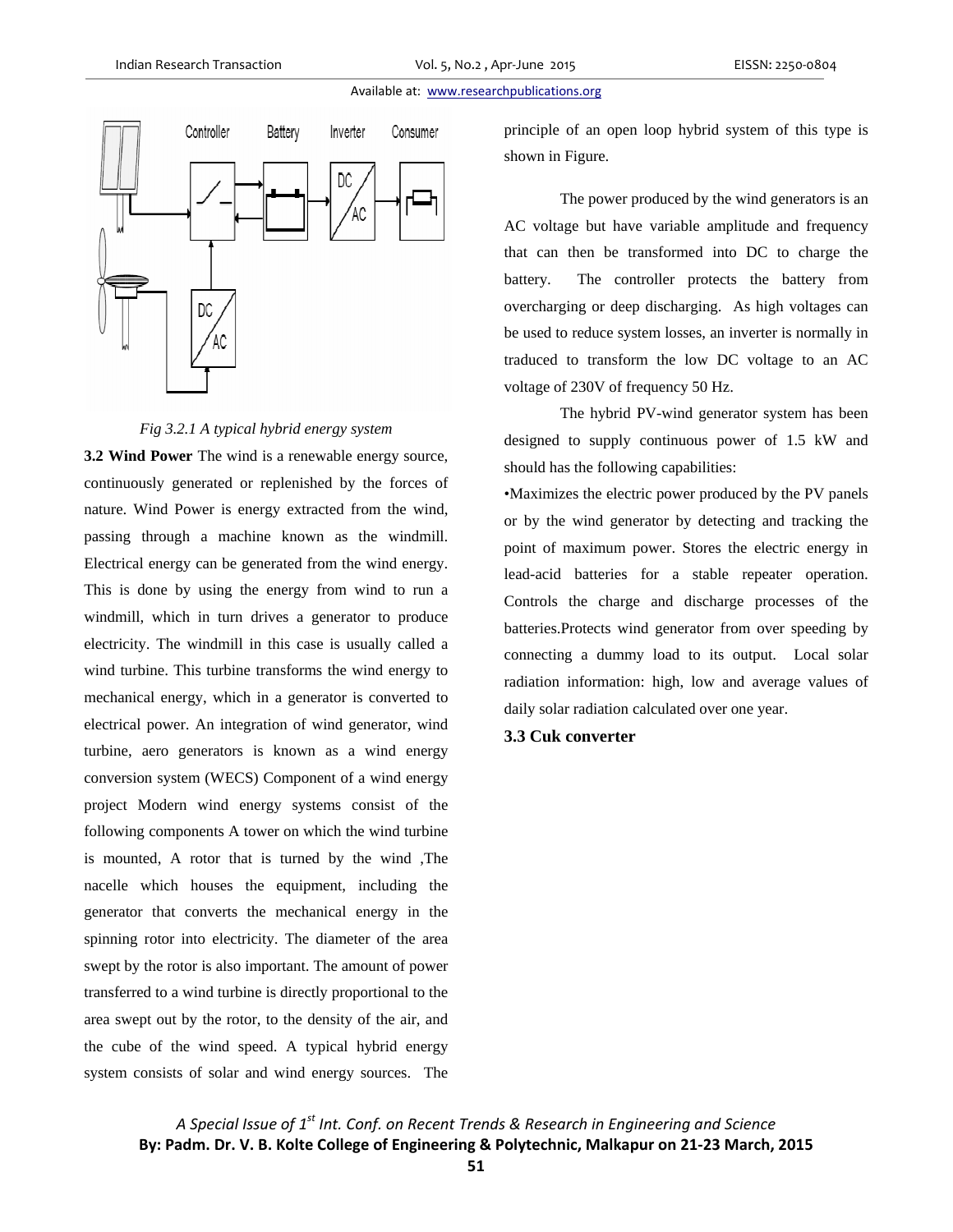

#### *Fig 3.3.1 PV solar system with cuk converter*

Many years ago, Dr. Cuk invented the integrated magnetic concept called Dc-transformer, where the sum of Dc fluxes created by currents in the winding of the input inductor and transformer  $T$  is equal to Dc flux created by the current in the output inductor winding.. edme<br>me<br>ux<br>us<br>us<br>kr.

Hence the Dc fluxes are opposing each other and thus result in a mutual cancellation of the Dc fluxes Cuk c converter has s several advanta ages over the b buck converter One of them cuk converter provide capacitive isolation One of them cuk converter provide capacitive isolation<br>which protects against switch failure. Other advantage is, the input current of the Cúk is continuous, and they can d draw a ripple free current from a PV array that is im mportant for efficient Max imum power point tracking ( MPPT).

regulated dc power supplies, where a negative polarity output may be desired with respect to the common terminals of the input voltage and the the average output is either higher or lower than the dc input voltage.The typical schematic circuit for the Cuk Converter is as shown in Fig.. The capacitor acts as a primary means to The main applications of this circuit are in

voltage is always greater than either input or output voltage. The average output to input relations are similar to that of a buck-boost converter circuit e and transfer the power from input to output. The

The output voltage is controlled by controlling the switchduty cycle. The ratio of output voltage to input voltage is given by:

Where, Vo and Vin are the output and input voltages, respectively. The term Io and Iin are the output and input currents, respectively. The term D is the duty ratio. This shows the output voltage to be hgher or lower than the input voltage, based on the duty-ratio D

### **SEPIC Co onverter**

SEPIC is a DC to DC converter and is capable of operating in either step up or step down mode and widely used in battery operated equipment by varying duty cycle of gate signal of MOSFET. We can step up or step down voltage .For duty cycle above 0.5 it will step up and below 0.5, it will step down the voltage to required value. Various conversion topologies like buck, boost, buckboost are used to step up or step down voltage. Some limitation like pulsating input and output current, inverted output voltage, in case of buck converter floating switch make it unreliable for different application. So it is not easy for conventional power converter design to maintain high efficiency especially when it step or step down voltage. All these characteristics are obtained in SEPIC DC to DC power conversion. Different designs are used using active and passive components. Non- inverted output , low equivalent series resistance (ESR) of coupling capacitor minimize ripple and prevent heat built up which make it reliable for wide range of operation.

#### **Basics of sepic converte er**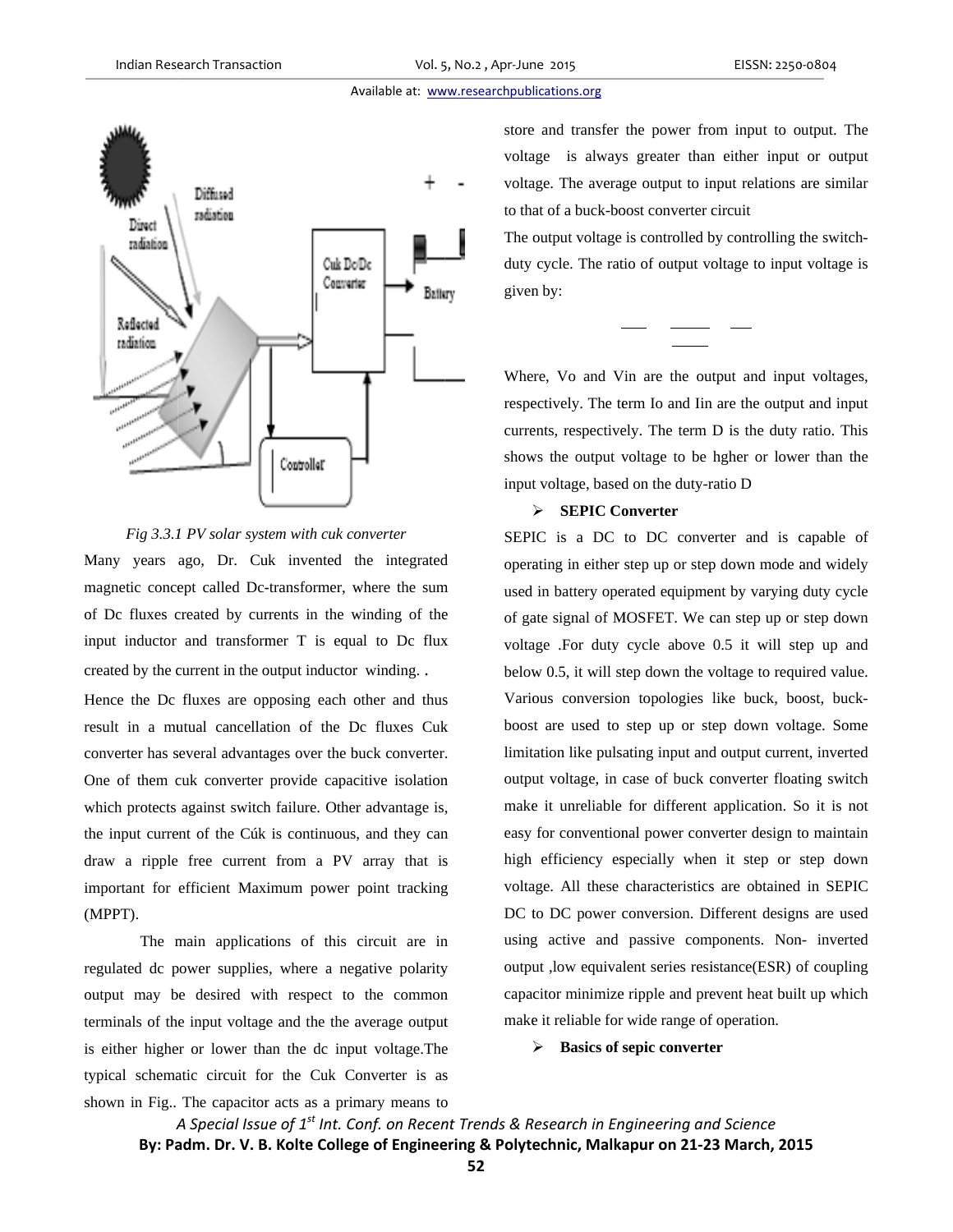The basic converter we see in our day to-day life is buck converter. It is so called, because it only step down the input voltage .the output is given by

components, a simple controller that provide low noise operation.

# **Operation**

#### Vo=DVs

Where Vo=output voltage

Vin =input voltage

# D=duty cycle

By interchanging input and output we get boost converter .which only step up voltage, hence its name boost. The output is always greater than input, but main problem is to get step up and step down voltage from a single device depending on output. We can use two cascaded converters (a buck and a boost).but for this two separate controller and separate switch are required. So it is not the good solution .Buck-boost converter can give required output but here output is inverting .These converters have more component stresses, component sizes and lesser efficiency. To reduce the losses caused by high voltages, a circuit with buck-boost conversion characteristics, small energy storage element required and smaller inductor size is desired .but inductor should not be so less ,such that ripple current is high.

Thus, the optimum converter however should have low component stresses, low energy storage requirements and size and efficiency performance comparable to the boost or the buck converter. One converter that provided required output is the SEPIC (single ended primary inductor converter) converter. By varying duty cycle of gate signal of MOSFET we can vary the output. If duty cycle is greater than 50%, it will step up.so it is called as boost converter. if duty cycle is below 50% it will step down the voltage and it operate as buck converter. Another advantage of this converter is it provides a positive regulated output voltage from an input voltage that varies from above to below the output voltage. It function as both like a buck and boost converter, the SEPIC also has minimal active



# *Fig 3.3.2Proposed rectifier stage for a Hybrid wind/PV system*

. A proposed hybrid wind-solar energy system is shown in Figure, where one of the inputs is connected to the output of the PV array and the other input connected to the output of a generator.

The fusion of the two converters is achieved by reconfiguring the two existing diode from each converter and the shared utilization of the Cuk output inductor by the SEPIC converter

# **3.4 DC Link Module**

The power from all input sources is summed in the dc link module and injected into the grid by one common inverter. At any time, power flow through the entire system should remain balanced. The dc link module plays an important role in maintaining the power flow balance in this multi-input system. As illustrated in Figure , the boost choppers are connected to a common inverter via the dc link capacitors maintain the input-output power balance and to decouple the front-end converters and the grid inverter which provide a buffer between the instantaneous output power of the boost choppers and the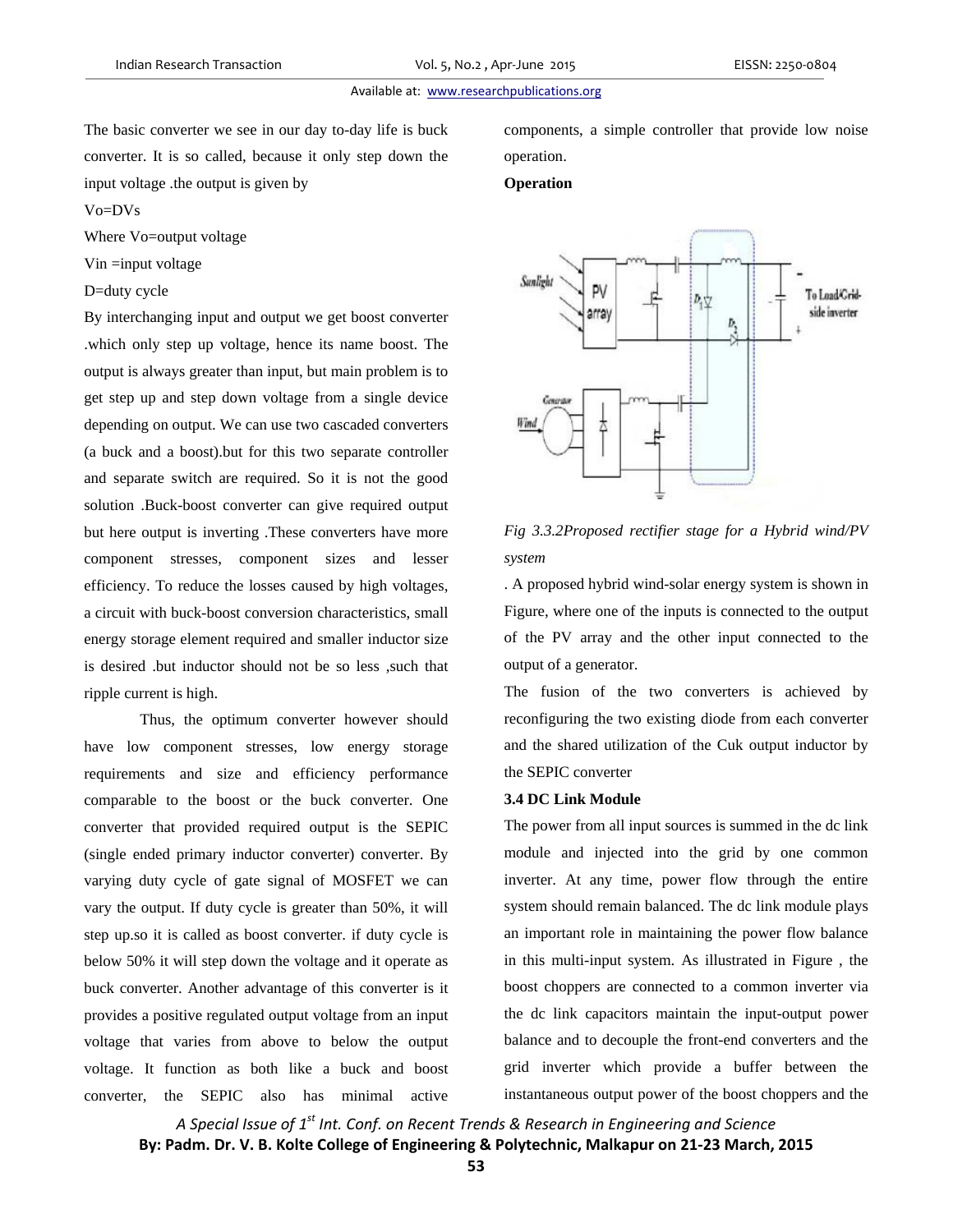input power of the inverter. It can be found that by applying a constant dc link voltage control strategy, the power injecting into the grid can track rapidly the input power of the multi-input sources through this simple control system.

# **3.5 Inverters**

To fulfill the challenging demands of the growing grid, new concepts of the inverters are needed. In this project a reduced switch modular inverter design is detailed. A reduced switch modular inverter design is

inductor in those converters provides the function filter reducing harmonics.

# **3.6 Modular inverter with reduced switch**

Conventional three phase inverter system structures are fixed in size and function and offer only limited flexibility demands and to be more versatile in production and development, a new standardized system concept with modular structure is needed. Modularity basically means a segmentation of the complex structures into functional groups. In this way the main components of an inverter structure can be subdivided and the resulting modules can be treated as standalone systems. By use of standardized interfaces these separated modules can be scaled independently. The result is an inverter system that is completely adaptive regarding size, components, configuration and the operating control. The system is flexible to be quickly adapted and optimized for any application demands. Modularity or modular design is the subdivision of a complex system into smaller units (modules) with basic functionalities. These modules can then be used in different systems with multiple functionalities. A module pool keeps different discrete modules that can perform defined discrete tasks or functions. To connect any modules in a free selectable order and topology, standardized interfaces have to be defined to react on linked neighbor modules and hand over information to them. Production costs are reduced by presented for a modern power system which inputs power from both AC and DC Renewable Sources. The modular inverter is the combination of both three phase inverter and three phase inverter with the neutral point and it supports both symmetrical and asymmetrical loads. Power Electronics Inverter is the key component to couple the two different renewable energy sources such like solar and wind. The converter is the combination of Cuk – SEPIC converters, the input from the source can be either buck or boost or stabilized at a particular value, the completely independent manufacturing of the various modules. Furthermore, modular design offers additional benefits such as augmentation and exclusion. An existing system can be enlarged, updated, modified or pared down in functionality by adding or excluding new sub functional modules. The basic principle of modularity can be applied to the two main fields of inverter design, the hardware and the software design. Although these design fields are functional closely related to each other, they can be more or less decoupled in design by standardized interfaces. In the underlying project, the modular approach has been applied to the design of an exemplary inverter system the applied modularity will now be detailed. At this point it has to be mentioned that the level and depth of modular design applied to inverters, but also to any other system, always depends on the product range of the manufacturer and the applications to be covered by the designed systems. The more complex a system is and the more functions it has to perform, the higher the level of modularity should be. The characteristic of the inverter load regarding the symmetry is one of the main influencing factors of the desired power electronic inverter topology

## **Conclusions**

From the above results we can find out that hybrid model of solar and wind energy can full fill the load demand wind energy support the solar energy to full fill load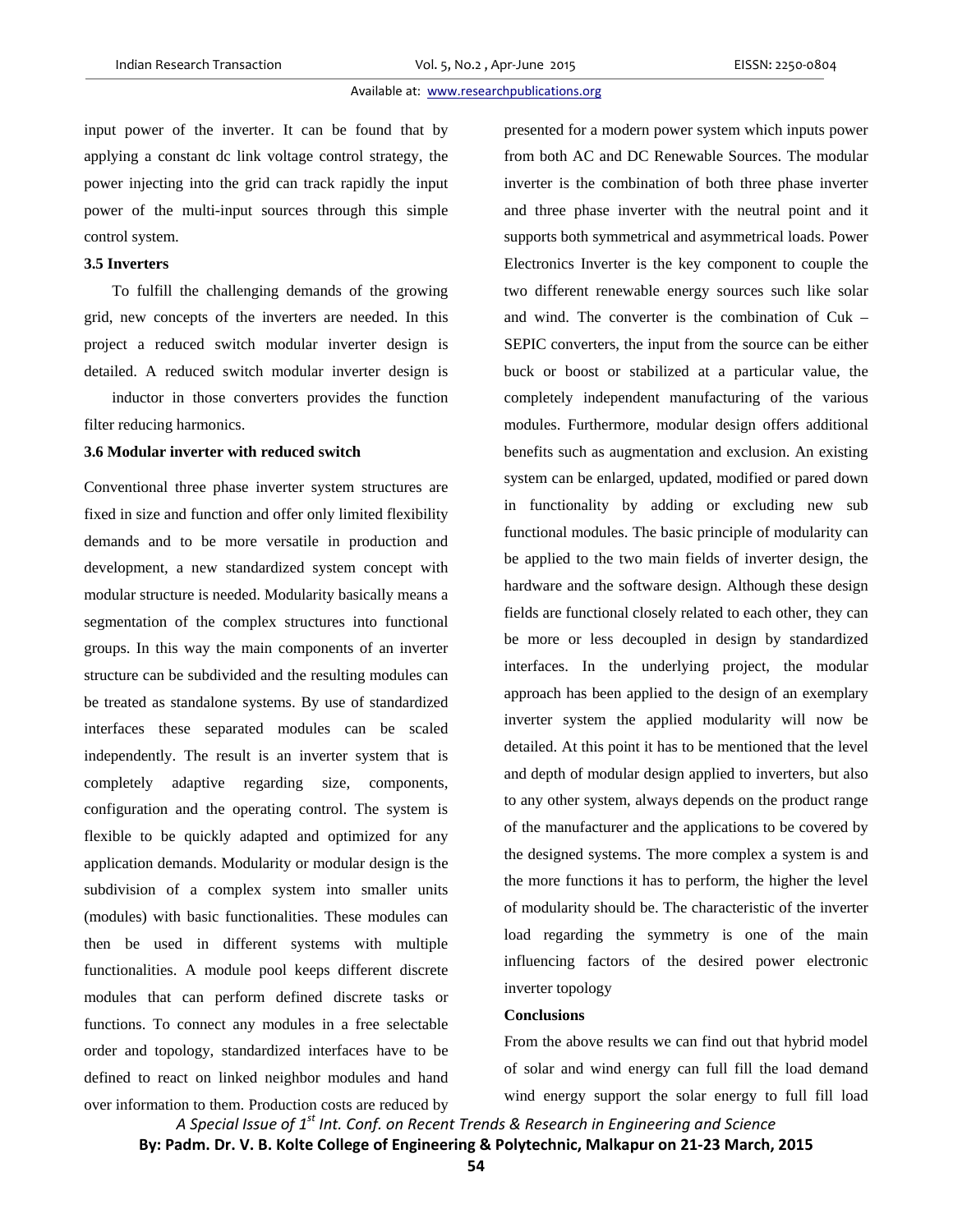demand. Through this system we can supply the energy rural area where the sufficient energy cannot produce. Using these technical solutions the electrical energy supply can be resolved for small farms and houses sited in this remote area. Analysing the meteorological data we can obtain a favourite solution for the applicability of the green energy sources in this proposed application. We can use small optimal storage capacity. Because into large storage the cost is increased .Through this system we can decrease the unit rate of energy and reduce the pollution

# **References**

- [1] Yerra Sreenivasa Rao1, A. Jaya Laxmi2 and Mostafa Kazeminehad "Modeling And Control Of Hybrid Photovoltaicwind Energy Conversion System" International Journal of Advances in Engineering & Technology, May 2012. ©IJAET ISSN: 2231-1963 192 Vol. 3, Issue 2, pp. 192-2011
- [2] A.Naveen kumar , Shaik Ansar, CH.V Ganesh "A New Converter Topology For Hybrid Electric Power Plants" International Journal Of Engineering And Computer Science ISSN:2319- 7242 Volume 2 Issue 5 May, 2013 Page No. 1614- 1620
- [3] Sandeep Kumar1, Vijay Kumar Garg A "Hybrid Model Of Solar-Wind Power Generation System" International Journal of Advanced Research in Electrical, Electronics and Instrumentation Engineering (ISO 3297: 2007 Certified Organization) Vol. 2, Issue 8, August 2013 Copyright to IJAREEIE www.ijareeie.com 4107
- [4] Ghassan Halasa1, Johnson A. Asumadu2 "Wind-Solar Hybrid Electrical Power Production to Support National Grid: Case Study – Jordan" Energy and Power Engineering, 2009, 72-80 doi:10.4236/epe.2009.12011 Published Online November 2009 (http://www.scirp.org/journal/epe) Copyright © 2009 SciRes EPE
- [5] I.A. Adejumobi1, S.G. Oyagbinrin2, F. G. Akinboro3 & M.B. Olajide4 "Hybrid Solar And Wind Power: An Essential For Information Communication Technology Infrastructure And People In Rural Communities" www.arpapress.com/Volumes/Vol9Issue1/IJRRAS  $-9$ <sup>1</sup> $-15$ .pdf 130
- [6] Department of telecommunications First Report of the committee On "Non-conventional Energy To Power Rural Telephony"
- [7] U\_ur FESL\_, Raif Bayir, Mahmut Ozer "Design and Implementation of a Domestic Solar-Wind Hybrid Energy System"
- [8] Neeraj Tiwari, D. Bhagwan Das "Mppt Controller For Photo Voltaic Systems Using Cuk Dc/Dc Convertor" International Journal of Advanced Technology & Engineering Research (IJATER) ISSN NO: 2250-3536 Volume 2, Issue 2, May 2012 164
- [9] Gregory Sharp "Sepic Converter Design and Operation" in partial completion of the requirements for a BS degree from WPI
- [10] J.B.V. Subrahmanyam P. Alluvada Bandana K. Bhanupriya C. Shashidhar "Renewable Energy Systems: Development and Perspectives of a Hybrid Solar-Wind System" ETASR - Engineering, Technology & Applied Science Research Vol. 2, \_o. 1, 2012, 177-18
- [11] Abdul Fathah "Design of a Boost Converter" in partial accomplishment for the degree of Bachelor of Technology in "Electrical Engineering"
- [12] E. M. Natsheh, Member, IEEE, A. Albarbar, Member, IEE, and J. Yazdani, Member, IEEE "Modeling and Control for Smart Grid Integration of Solar/Wind Energy Conversion System"
- [13] V. Saranya, M. Rekha, N. Gokulnath "Performance of Bidirectional Chopper and Multi- Operational